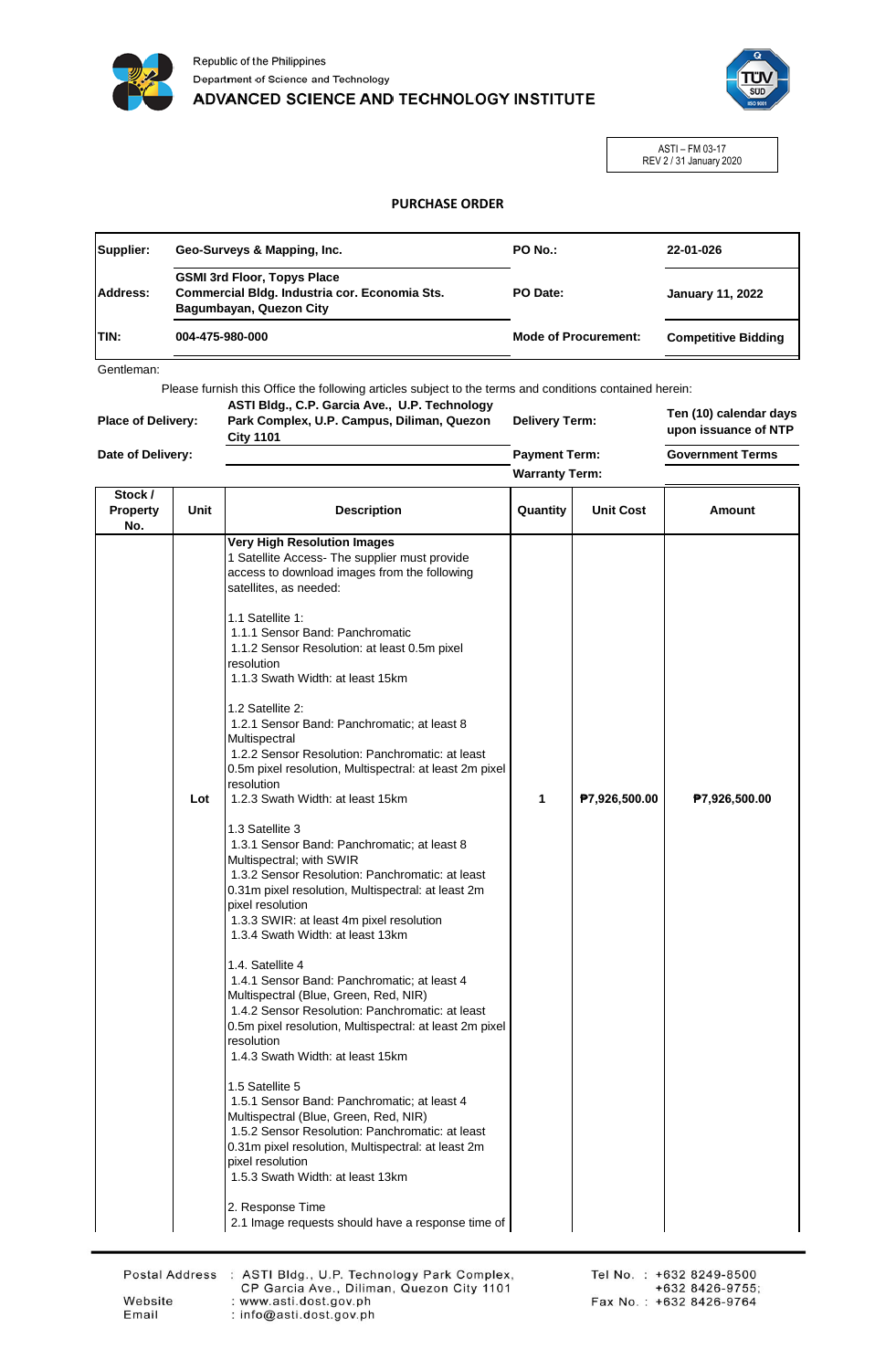| 7.2 Proof of Offers for manufacturer's supplied<br>items containing all the technical information about<br>the product, i.e., product brochures, unamended                                                                                                                                                                                                                                   |  |
|----------------------------------------------------------------------------------------------------------------------------------------------------------------------------------------------------------------------------------------------------------------------------------------------------------------------------------------------------------------------------------------------|--|
| Special Power of Attorney;                                                                                                                                                                                                                                                                                                                                                                   |  |
| 7. The supplier shall also provide the following<br>documents:<br>7.1 Proof of Authority of the Bidder's authorized<br>representative/s, i.e., Secretary's Certificate or                                                                                                                                                                                                                    |  |
| 6. Payment Terms<br>6.1 Progress billing, subject to actual number of<br>images downloaded/utilized<br>6.2 Subject to the usual government terms and<br>regulations<br>6.3 Unutilized image allocations shall no longer be<br>payable after the duration of the contract                                                                                                                     |  |
| 5. Telemetry<br>5.1 Access to at least 4.04 minutes of integrated<br>tasking for satellites 1, 2, 3, 4, and 5.<br>5.2 Minutes can be used for fresh and archive<br>image requests<br>5.3 Fresh images are defined as images captured<br>within 90 days before and after the time of request<br>5.4 Archive images are defined as images captured<br>outside the 90-day fresh image threshold |  |
| 4. License Terms<br>4.1 The DOST-ASTI will be allowed to freely<br>distribute<br>data and imagery products within the government<br>hierarchy, including public research and<br>development (R&D) institutions and academia, to<br>support various applications and operational<br>activities. In case of conflict, Philippine laws shall<br>take precedence.                                |  |
| 3. Mode of Delivery<br>3.1 Once data is available, supplier must ensure<br>that the mode of transfer is stable and secure, such<br>as, but not limited to, FTP or hard drives.                                                                                                                                                                                                               |  |
| rejected).<br>2.2 If the request is acceptable, data should be<br>available within 72 hours from the time of approval.                                                                                                                                                                                                                                                                       |  |

The contract price is inclusive of taxes and other fees or charges. In case of failure to make the full delivery within the time specified above, a penalty of one-tenth (1/10) of one percent for every day of delay shall be imposed on the undelivered item/s. Once the cumulative amount of liquidated damages reaches ten percent (10%) of the amount of the contract, DOST-ASTI may rescind or terminate the contract, without prejudice to other courses of action and remedies available under the circumstances and in accordance with the provisions of the latest implementing rules and regulations of RA 9184.

Conforme:

Very Truly Yours, Digitally signed by De Leon Franz Asunta

**FRANZ A. DE LEON, Ph.D.**

(Signature over Printed Name of Supplier) Director, DOST-ASTI

Digitally signed by Guba Gerwin Policarpio Date: 2022.01.12 10:52:15 +08'00'